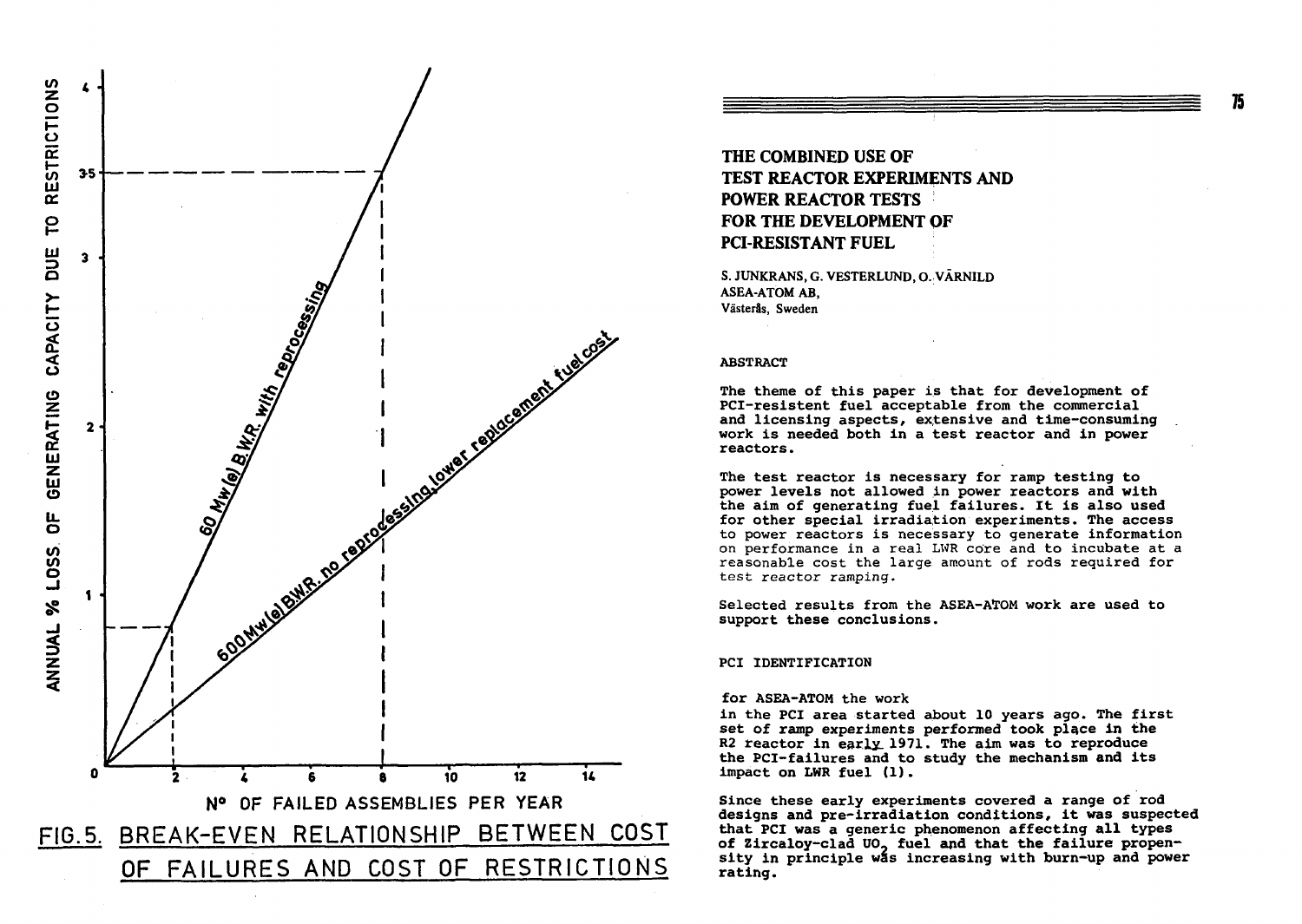**However, in the early 70's it was not clear what would be the quantified impact on the ASEA-ATOM BWRs with low-rated. 8x 8 fuel and maximum linear heat rating of 41.5 kW/m. To study this an extensive program was executed. This program consisted of three parts, namely:** 

- **o pre-irradiation in power reactors (Agesta 80 MW PHWR and Oskarshamn-1 440 MW BWR) of segmented test rods inserted during 1971-1974. The rods were of standard design or included minor design changes. Approximately 200 of these rods have later been ramp tested in R2 in Studsvik.**
- **o ramptesting in R2 of standard KAHL BWR fuel rods supplied by ASEA as part of a commercial delivery and irradiated to relatively high burn-up. Rods from 2 assemblies were used for this purpose and burn-up covered was up to 25 MWd/kg U.**
- **o to provide the link between the R2 test reactor ramp experiments, an exaggerated inpcore ramp was performed in the Oskarshamn-1 power reactor shortly before the summer shut-down in 1975.**

**Some significant results have been published previously (3, 4, 5, 6). The main conclusions serving to identify the PCI problem and quantify its impact for further use in the development work were:** 

- PCI failure levels in R2 ramps for medium burn-up fuel (15-25 MWd/kg U) comprising some tens of test rods is typically of the order of 45 kW/m.
- **When some thousends of full size rods are exposed to fast ramps a small number of low-probability failures are found at lower power levels.**
- **By far the most powerful way of reducing the probability of PCI-failure was found to be to restrict the ramp rate and to avoid step-wize power changes. This reduced the impact on the ASEA-ATQM BWRs to a 0.4 % loss in capacity factor for non-failure fuel operation.**
- **There is reasonable agreement between results from ramp tests in a test reactor, e.g. R2, and in a power reactor provided corrections are taken for** 
	- **i) low-probability failures,**
	- **ii) that the power increase rate in a power reactor may be much faster than in a test reactor,**
- iii) that the power profile in a power reactor may **be axially distorded during the ramp in a power reactor.**

**In figure 1 there is a comparison between a typical R2 ramp and a peak dury rod in the Oskarshamn-1 ramp experiment.** 

**These conclusions were reached primarily through power reactor irradiations and tests and with the R2 test reactor rather as a necessary complement. The importance of the Oskarshamn-1 ramp experiment should be strongly emphasized (4).** 

### **PCI FAILURE MECHANISM**

**In the early days it was believed that PCI was mostly a mechanical phenomenon involving overstraining of the cladding. However, later fuel rod experiments revealed that failures occurred without plastic deformation of the cladding and that the cracks contained both a transgranular and an inter-granular portion. Stress corrosion testing of irradiated and unirradiated Zircaloy specimens in simulated fission product environments produced the same kind of cracks. Thus it was concluded that the failure mechanism was fission product induced stress corrosion cracking (SCC).** 

**From these tests it was also concluded that** 

- **1) the most probable agressive agent is iodine as laboratory tests in iodine give cracks with both trans and intergranulor portions as also found in failed fuel rods,**
- **2) A iodine concentration of only** *-2* **yg/cm<sup>3</sup> and thus low fission gas release is sufficient for SCC,**
- 3) minor changes of the cladding such as texture, heat treatment or surface treatment were not effective remedies to the problem.

**Considering test vs power reactors it is recognized that very important information has been derived from inspection of power reactor fuel rods. It has been shown that PCI failures in principle (although with low probability) can be generated at power ratings below 40 kW/m and that they are not necessarily accompanied by either plastic deformation of the cladding, exessive fission gas release or UO^ grain growth. This would not have been easily found in test reactor experiments only.** 

#### DEVELOPMENT OF A NEW DESIGN

**In developing a new fuel design that is accepted both from the commercial and from the licensing point of**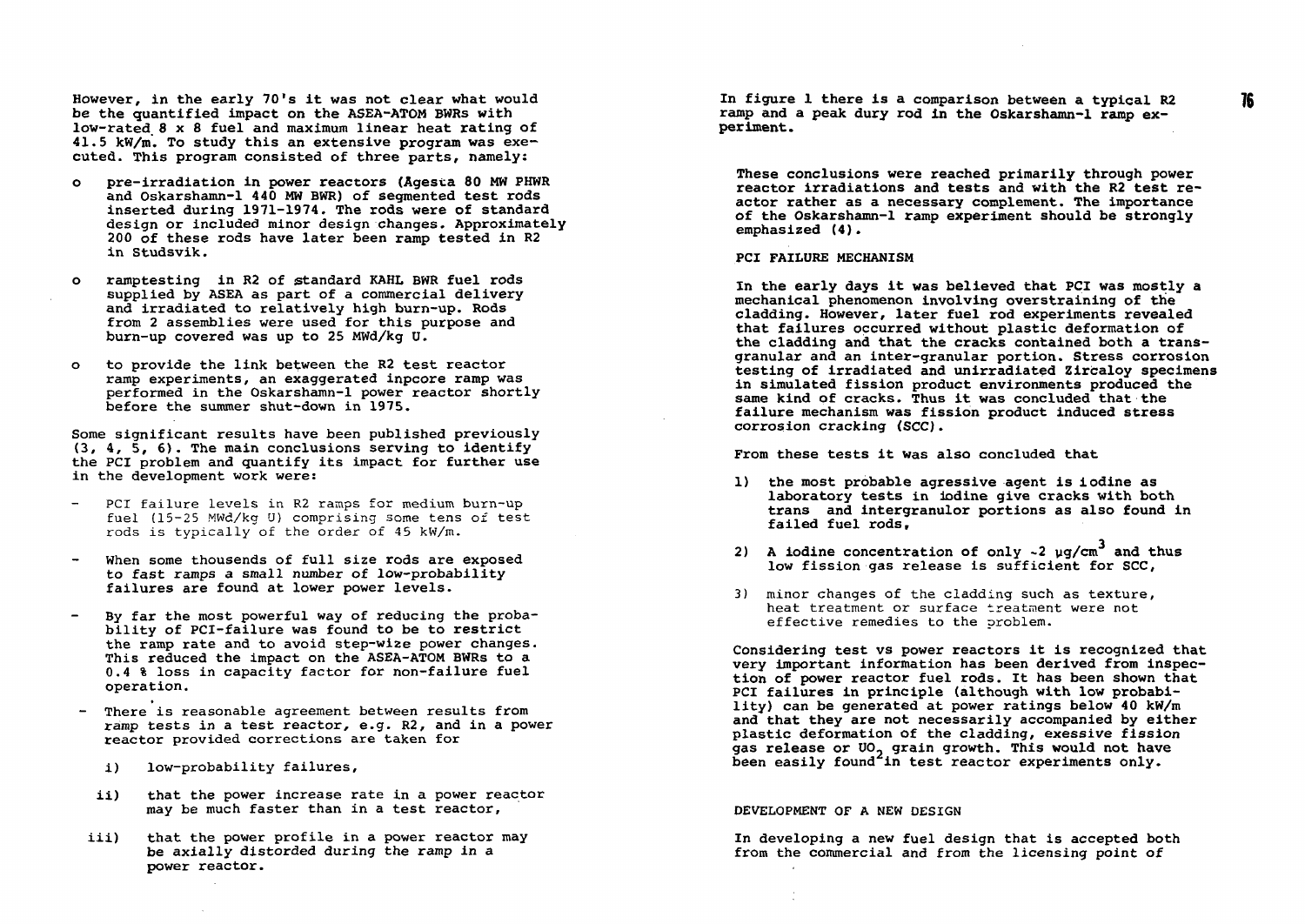**view, several steps have to be taken. These include** 

- **theoretical analysis of the remedy design,**
- **laboratory testing both with respect to PCI resis tence and to other effects,**
- **manufacturing process development,**
- **incubation and ramp testing of a significant number of rods to quantify the improvement or establish a conflcence level. This is necessary since variations in behaviour may be found for any remedy due to variations in quality, irradiation history, burn-up, etc.,**
- **special irradiation experiments as deemed**  necessary.for instance operation of defect fuel,
- **lead test rods or assemblies,**
- **large scale demonstration in a power reactor.**

**Basically there are two kinds of PCI remedy concepts illustrated by some concepts presently under development in Sweden. They are** 

- **"improvement by kind" such as in the case of**   $\bullet$ **copper-plating the inside of the cladding providing a barrier between the fission products and the cladding metal,**
- **improvement by degree such as in the case of annular pellets.**

**In the first case the integrity of the remedy element under all conceivable operating conditions and with large scale production quality has to be demonstrated In principle this may result in the verification of a PCI-immune fuel rod but requires a broad program with many different kinds of tests.** 

In the second case, the PCI situation is basically retained but the failure level is displaced. Thus the major task here is to quantify the improvement, which requires a large amount of tests in a more **narrow program.** 

**An illustration to the fact that an improved fuel design needs broad verification before it is accepted is given in figure 2 for the case of graphite coating**  **A matrix of various limited design modifications was inserted in Oskarshamn-1 in 1974 and ramp tested in 1978 at a burn-up of 15 MWd/kg U. All concepts showed the same behaviour in that one or several rods failed at a power level of -50 kW/m. The exception, however, was graphite coating, where all rods survived the ramp up to 65 kW/m. Yet this can only be regarded as a positive indication justifying further work but quite insufficient to make any quantitative statement as to the amount of improvement.** 

#### **REFERENCES**

- **1. H Mogard, S Aas, S Junkrans Fower Increases and Fuel Defection Paper S-431 to the Geneva Conference, 1971**
- 2. H Mogard, U Bergenlid, R Bodh, G Lysell **Experimental Investigations of the Power Ramp Failure Propensity of LWR Fuel Paper to the International Conference on Nuclear Power and its Fuel Cycle, Salzburg, 2-13 May, 1977**
- **3. S Junkrans, O Värnild ASEA-ATOM Research on PCI Paper presented at the ANS Topical Meeting on Water Reactor Fuel Performance, May 9-11, 1977, St Charles, Illinois**
- **4. S Junkrans ASEA-ATOM BWR Fuel Performance and Fuel Development Paper presented at Nudex 78**
- **5. S Junkrans, H Nerman ASEA-ATOM Results on PCI Experiments on Fuel Rods, A Review Paper presented at the Meeting on Ramping and Load Following Behaviour of Reactor Fuel, Petten, Netherlands, Nov 30 - Dec 1, 1979**
- **6. O Värnild Ramp testing of BWR fuel rods base irradiated in the Kahl reactor Paper presented to the enlarged Halden Programme Group Meeting, Sanderstölen, 1977**